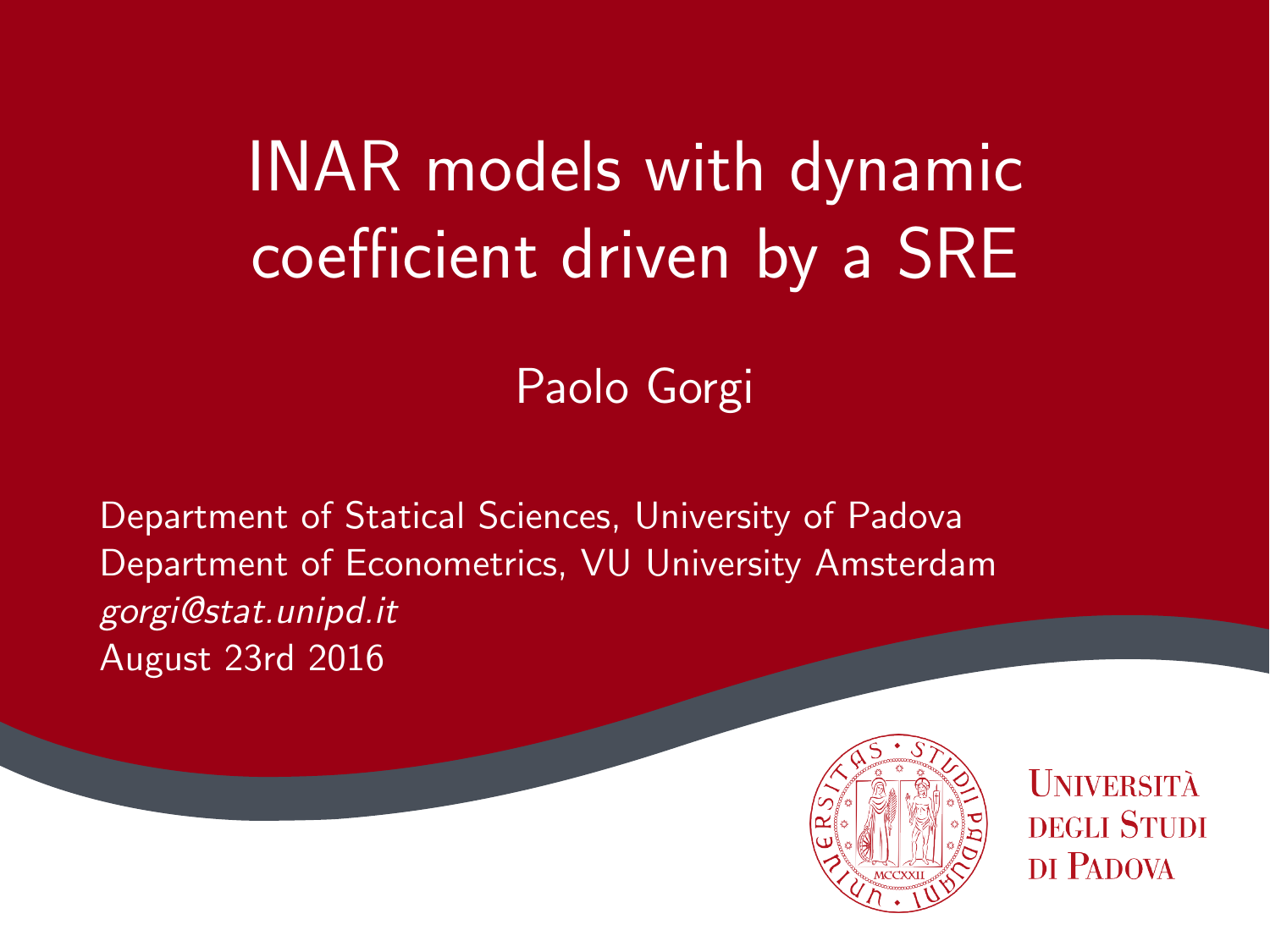

#### [Background](#page-2-0)

- [INAR with dynamic coefficient](#page-2-0)
- [Some statistical properties](#page-2-0)
- [Simulation and empirical illustration](#page-2-0)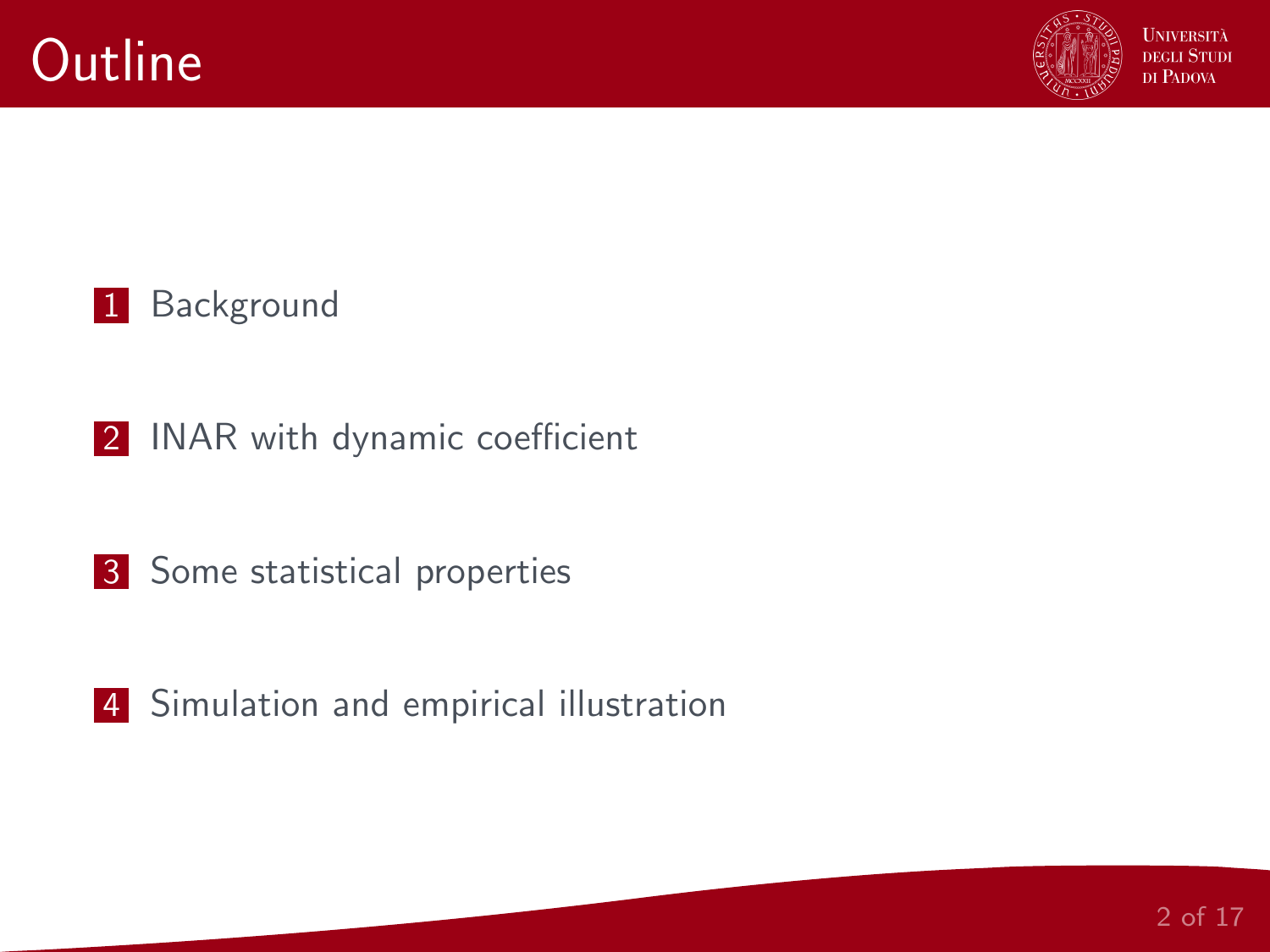

- <span id="page-2-0"></span>■ INteger-valued AutoRegressive (INAR) models are one of the most popular models for count time series.
- The thinning operator "o" satisfies

 $\alpha \circ N \sim Bin(N, \alpha),$ 

for an  $N \in \mathbb{N}$  and  $\alpha \in (0,1)$ .

The first order INAR model is given by

$$
y_t = \alpha \circ y_{t-1} + \varepsilon_t, \ t \in \mathbb{Z},
$$

where  $\{\varepsilon_t\}_{t\in\mathbb{Z}}$  is an iid sequence of count variables.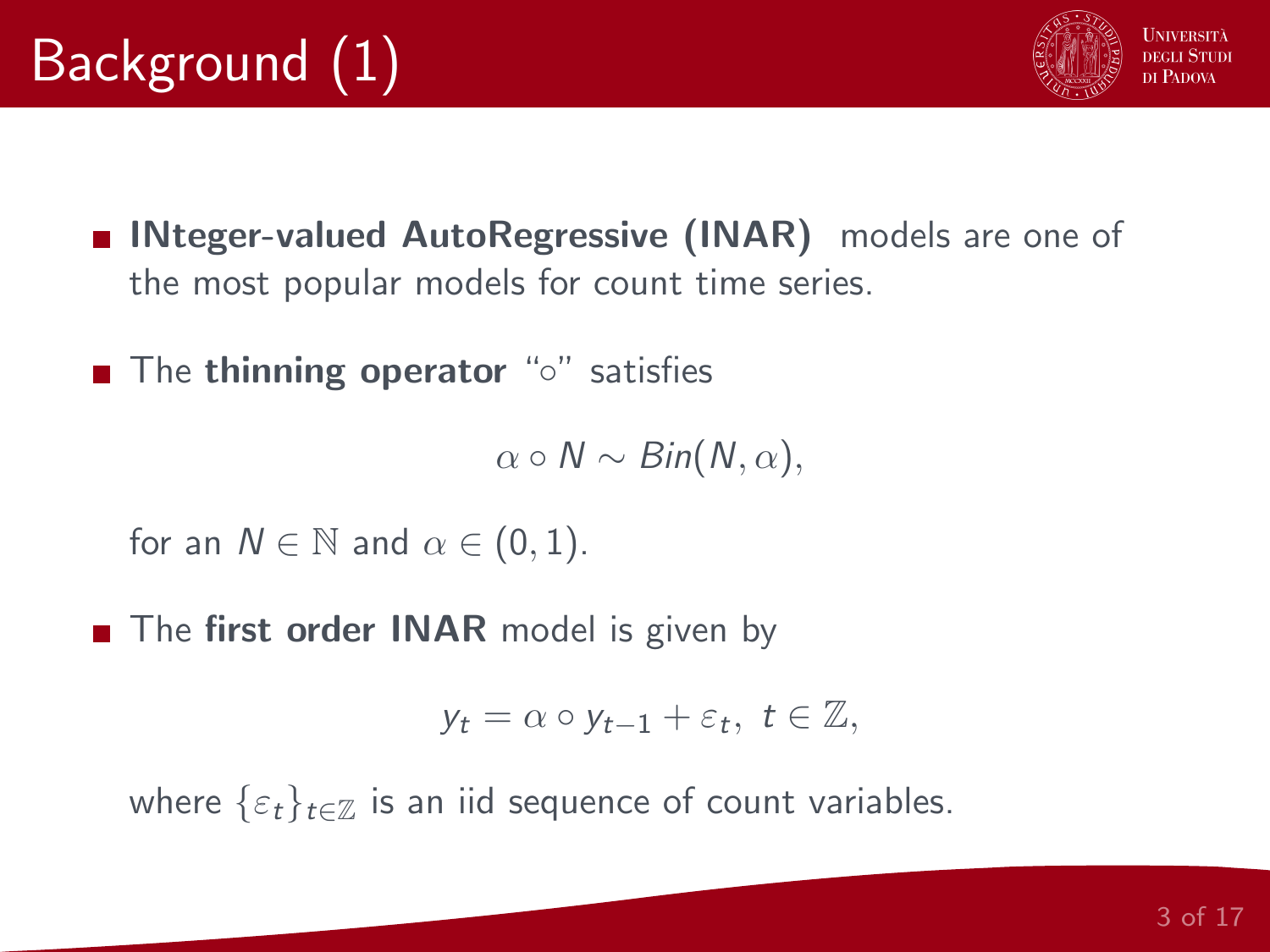

- Real time series data often exhibit changing dynamic behaviors and the classic INAR model may not be able to properly handle these situations.
- We introduce a class of INAR models that allows the survival probability  $\alpha_t$  to be updated at each time period using past information.
- Time varying survival probabilities have been also considered by Zheng et al. (2007) and Zheng and Basawa (2008). The latter authors specify the survival probability as logit  $\alpha_t = \omega + \tau v_{t-1}$ .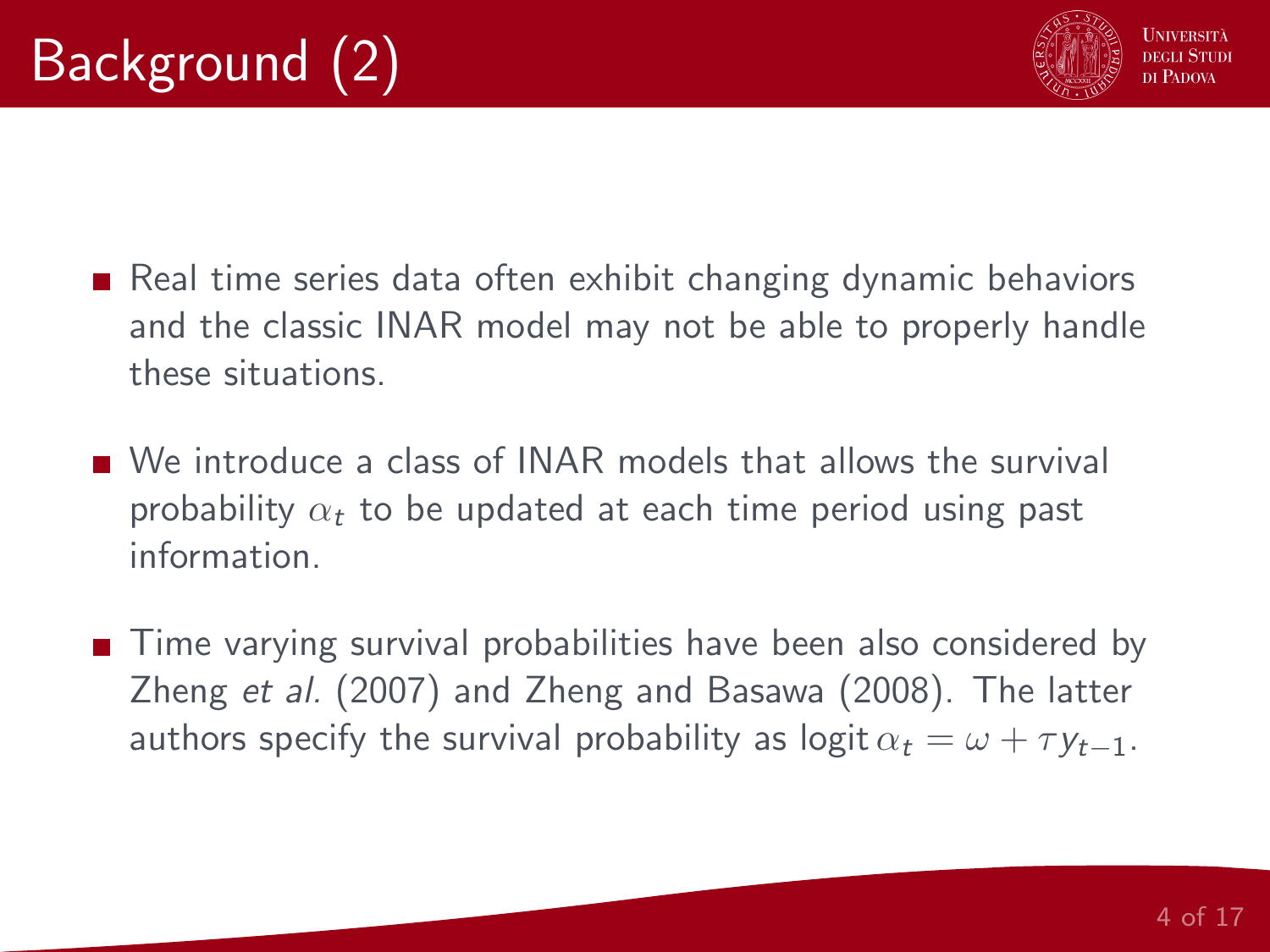

■ The GAS-INAR model is described by the following equations

 $y_t = \alpha_t \circ y_{t-1} + \varepsilon_t,$ logit  $\alpha_{t+1} = \omega + \beta$  logit  $\alpha_t + \tau s_t$ ,

The innovation  $s_t$  is the score of the predictive likelihood, i.e.

 $s_t = \partial \log p(y_t|y_{t-1}, \alpha_t) / \partial \log \mathfrak{i} \mathfrak{t} \, \alpha_t,$ 

where  $p(y_t|\alpha_t,y_{t-1})$  is the pmf of  $y_t$  given  $y_{t-1}$  and  $\alpha_t.$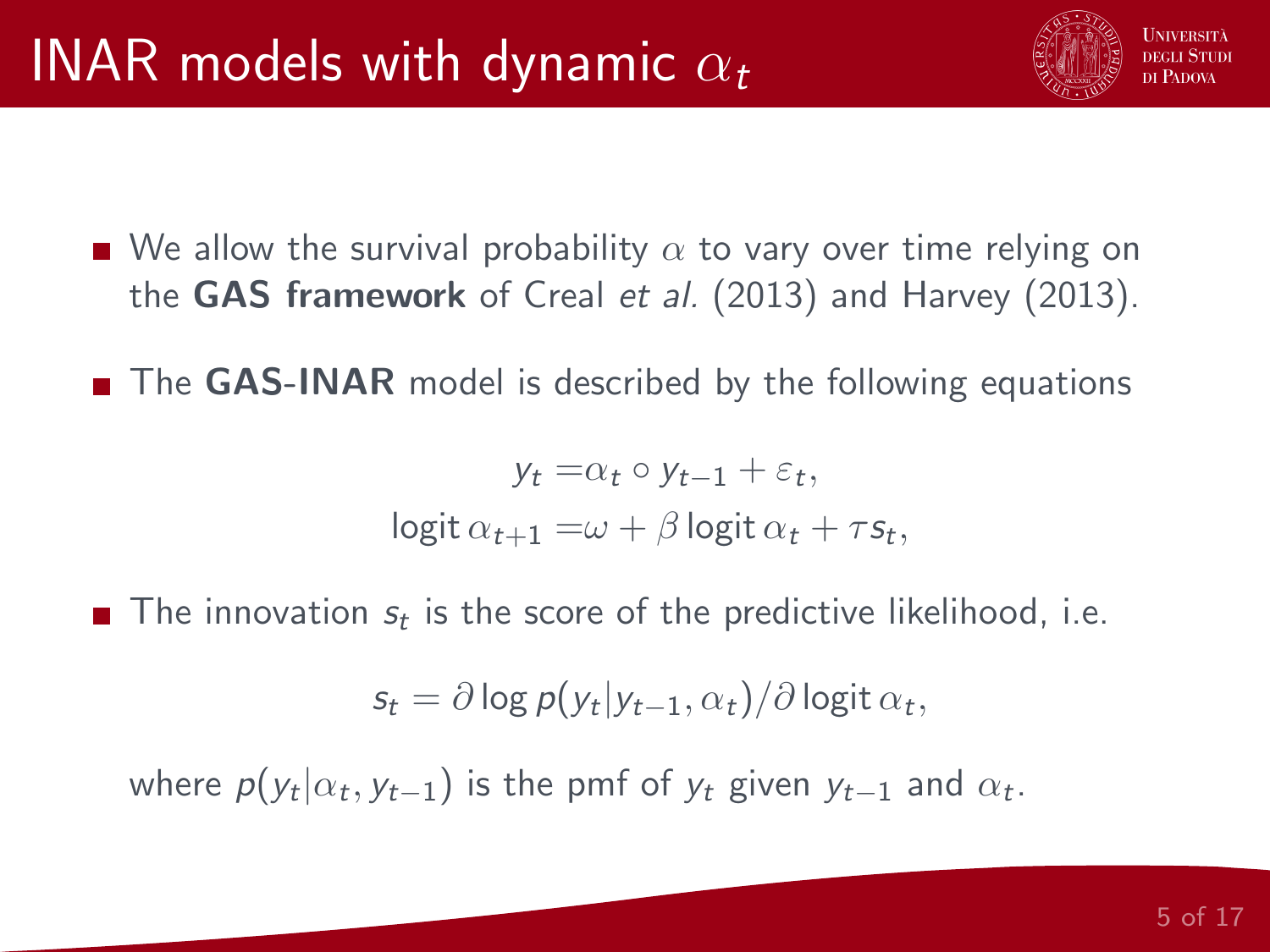

- ML estimation can be easily performed as the likelihood function is available in closed form.
- Using the data  $\{y_t\}_{t=1}^T$ , the **filtered probability** is obtained as

logit  $\hat{\alpha}_{t+1}(\theta) = \omega + \beta \log \hat{\alpha}_t(\theta) + \tau \hat{s}_t$ 

where  $logit \hat{\alpha}_1(\theta) = \omega/(1-\beta)$ .

Then, the MLE  $\hat{\theta}_{\mathcal{T}}$  is the maximizer of the likelihood function

$$
\hat{L}_T(\theta) = \sum_{t=2}^T \log p(y_t | \hat{\alpha}_t(\theta), y_{t-1}),
$$

over the parameter set Θ.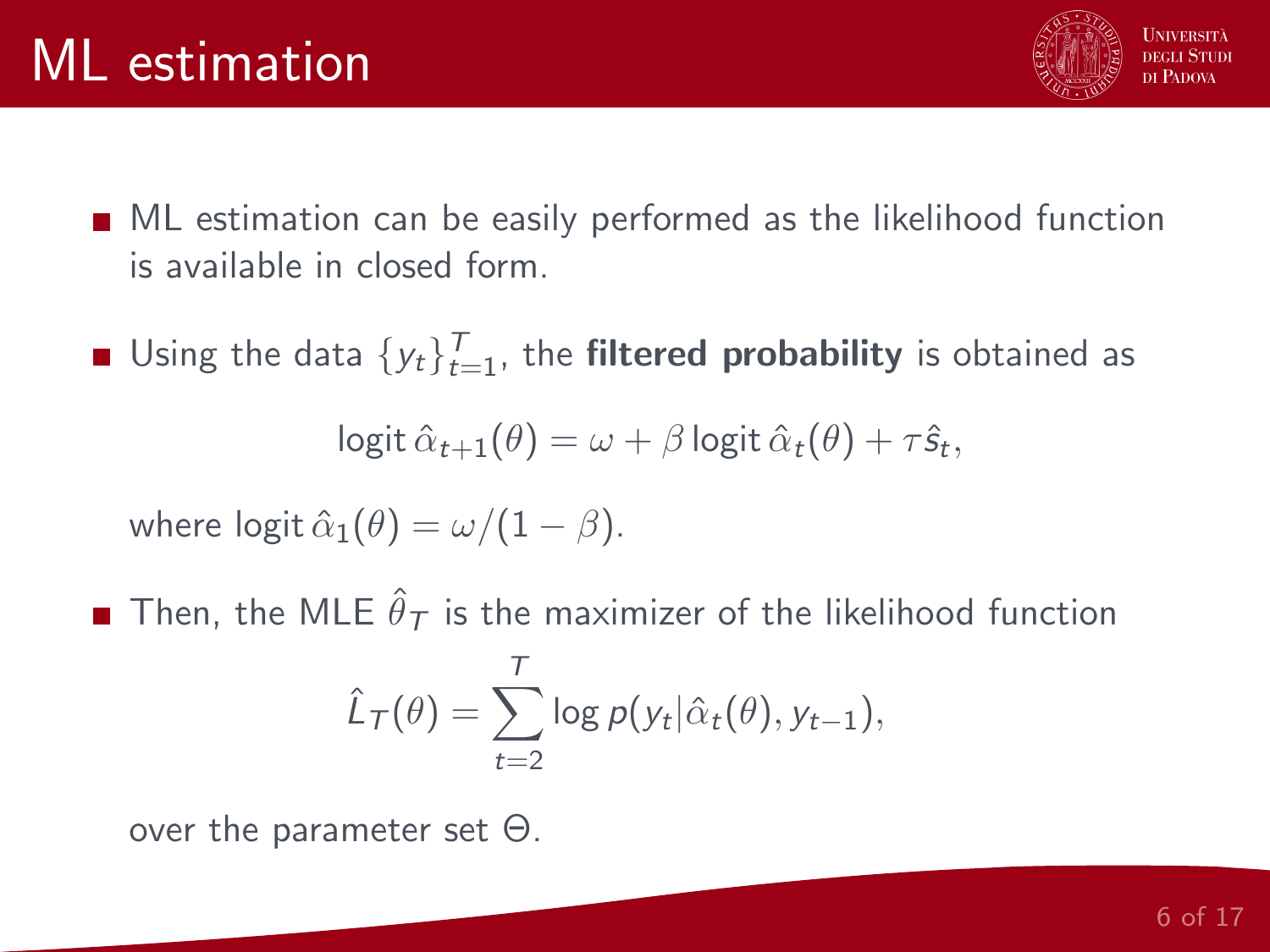

- **The GAS-INAR** model should not be considered a Data Generating Process (DGP) but a filter to approximate an unknown DGP (Blasques et al., 2015).
- The conditional **KL divergence** is given by

$$
KL_t(\theta) = \sum_{x=0}^{\infty} \log \left( \frac{p^o(x|I_{t-1})}{p(x|\tilde{\alpha}_t(\theta), y_{t-1})} \right) p^o(x|I_{t-1}),
$$

where  $p^o(x|I_{t-1})$  is the true conditional pmf of the observations.

The **pseudo-true** parameter  $\theta^*$  is defined as the minimizer of the average KL divergence  $\mathbb{E}KL_t(\theta)$  in the parameter set  $\Theta$ .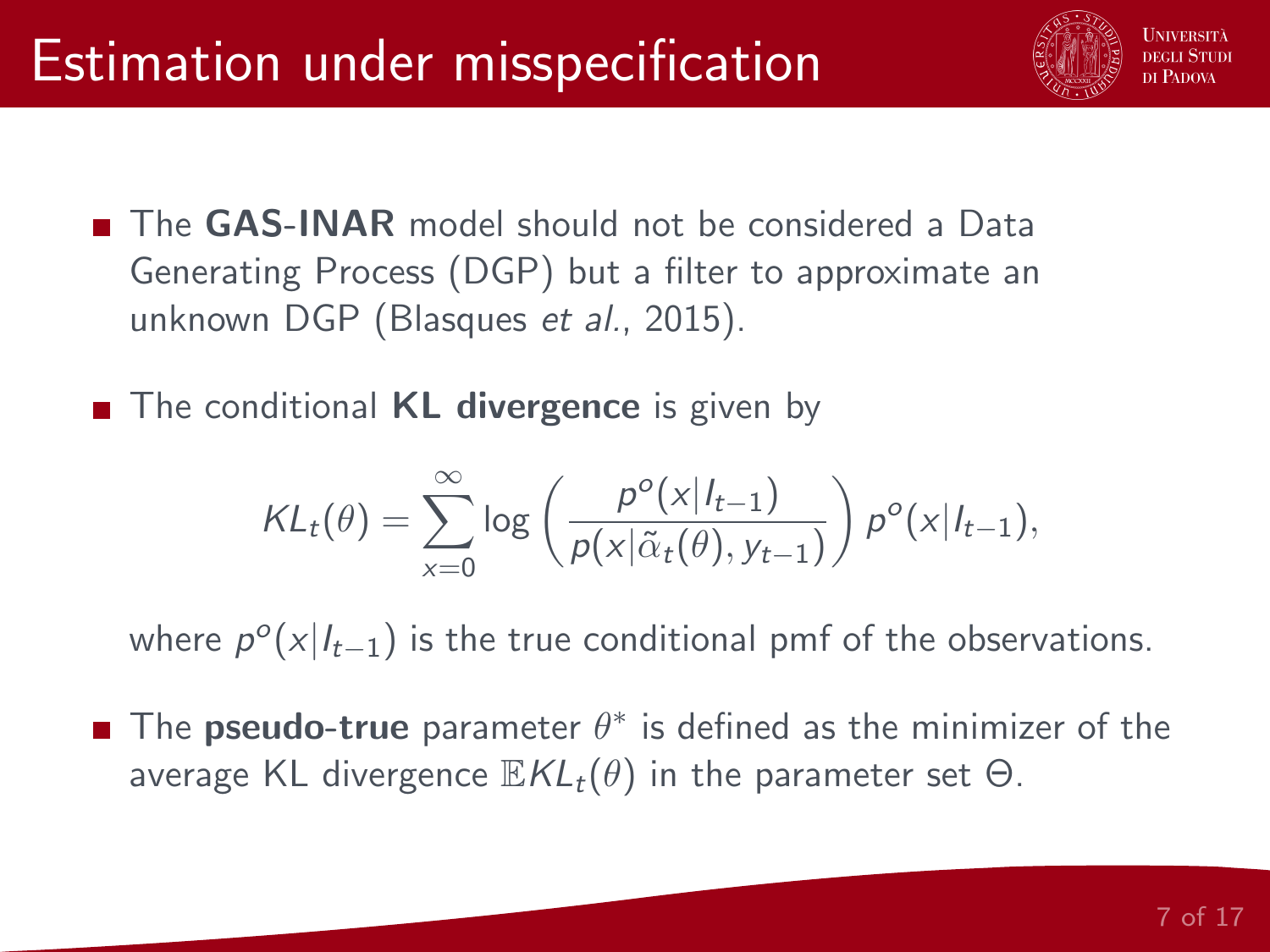

- (C.1) The DGP  $\{y_t\}_{t\in\mathbb{Z}}$  is stationary and ergodic count process.
- (C.2) The moments condition  $E y_t^2 < \infty$  is satisfied.
- (C.3) The compact set  $\Theta$  is such that  $E \log \Lambda_t(\theta) < 0$ ,  $\forall \theta \in \Theta$ .
- (C.4) The model is identifiable in the compact set Θ.

#### Theorem

Let conditions (C.1)-(C.4) hold, then the MLE  $\hat{\theta}_{\mathcal{T}}$  is strongly consistent

$$
\hat{\theta}_{\mathcal{T}} \xrightarrow{a.s.} \theta^*, \quad \mathcal{T} \to \infty.
$$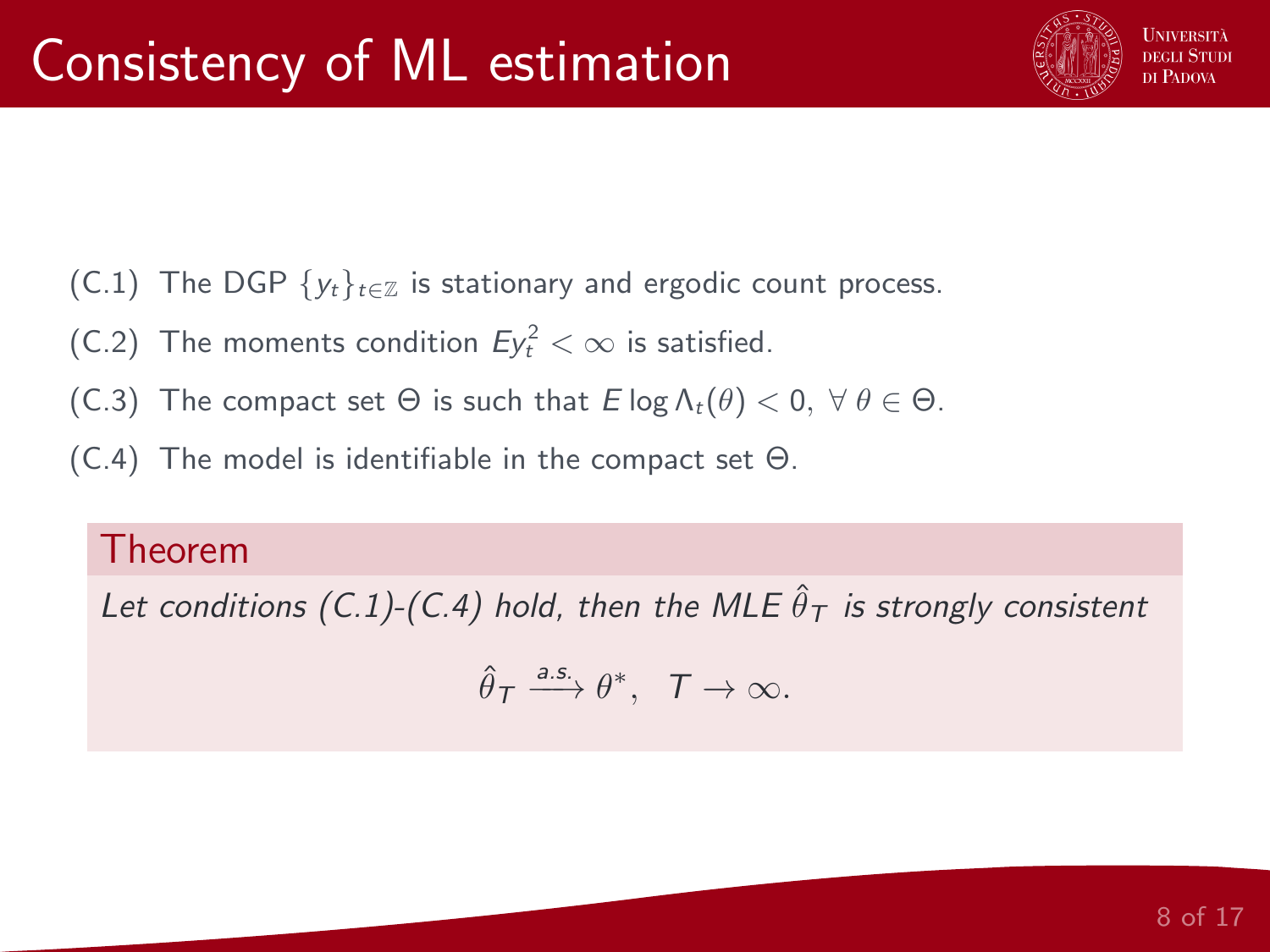

■ Consider DGPs of the form

$$
y_t = \alpha_t^o \circ y_{t-1} + \varepsilon_t, \ \varepsilon_t \sim \mathcal{P}(5),
$$

where the DGPs differ for the specification of  $\alpha^o_t$ .

■ The following four dynamics are considered:

- (1) Fast sine:  $\alpha_t^o = 0.5 + 0.25 \sin(\pi t/100)$ .
- (2) Slow sine:  $\alpha_t^o = 0.5 + 0.25 \sin(\pi t/250)$ .
- (3) Fast steps:  $\alpha_t^o = 0.25I_{[-1,0]}(\sin(\pi t/100)) + 0.75I_{[0,1]}(\sin(\pi t/100)).$
- (4) Slow steps:  $\alpha_t^o = 0.25I_{[-1,0]}(\sin(\pi t/250)) + 0.75I_{(0,1]}(\sin(\pi t/250)).$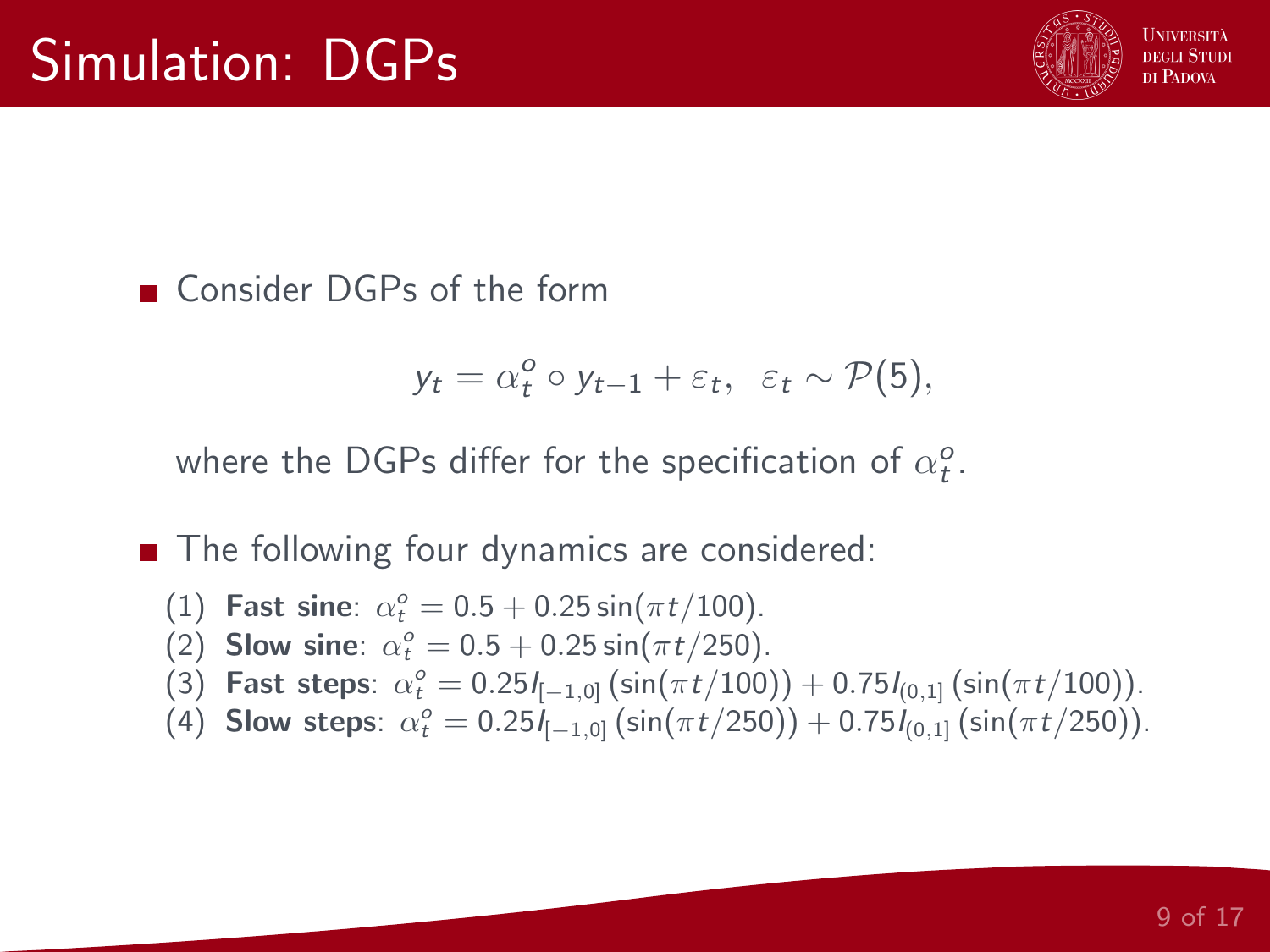### Simulations: filtered paths for  $\alpha_t$



**UNIVERSITÀ** nech Stuni DI PADOVA



Figure: Confidence bounds for the filtered paths of the surviving probability.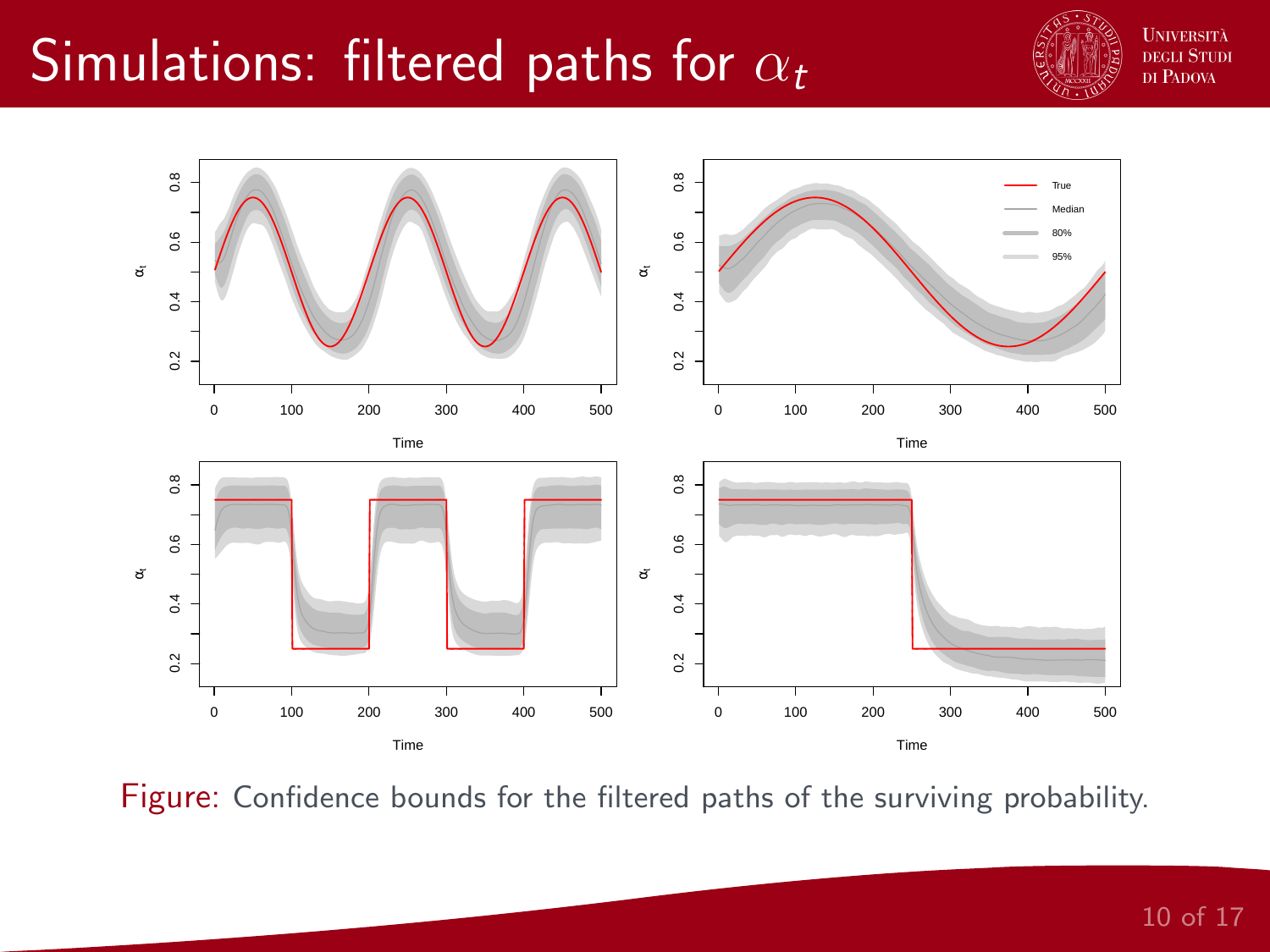

|             | <b>Point prediction (MSE)</b>         |           |            |            |  |  |
|-------------|---------------------------------------|-----------|------------|------------|--|--|
|             | Fast sine                             | Slow sine | Fast steps | Slow steps |  |  |
| <b>INAR</b> | 0.242                                 | 0.257     | 0.322      | 0.356      |  |  |
| $rc$ -INAR  | 0.112                                 | 0.111     | 0.145      | 0.132      |  |  |
| GAS-INAR    | 0.077                                 | 0.060     | 0.101      | 0.072      |  |  |
|             | <b>Pmf prediction (KL divergence)</b> |           |            |            |  |  |
|             |                                       |           |            |            |  |  |
|             | Fast sine                             | Slow sine | Fast steps | Slow steps |  |  |
| <b>INAR</b> | 0.238                                 | 0.253     | 0.412      | 0.442      |  |  |
| rc-INAR     | 0.117                                 | 0.114     | 0.212      | 0.185      |  |  |

Table: MSE and KL divergence between the true DGP and the different models. The rc-INAR model is the model of Zheng and Basawa (2008).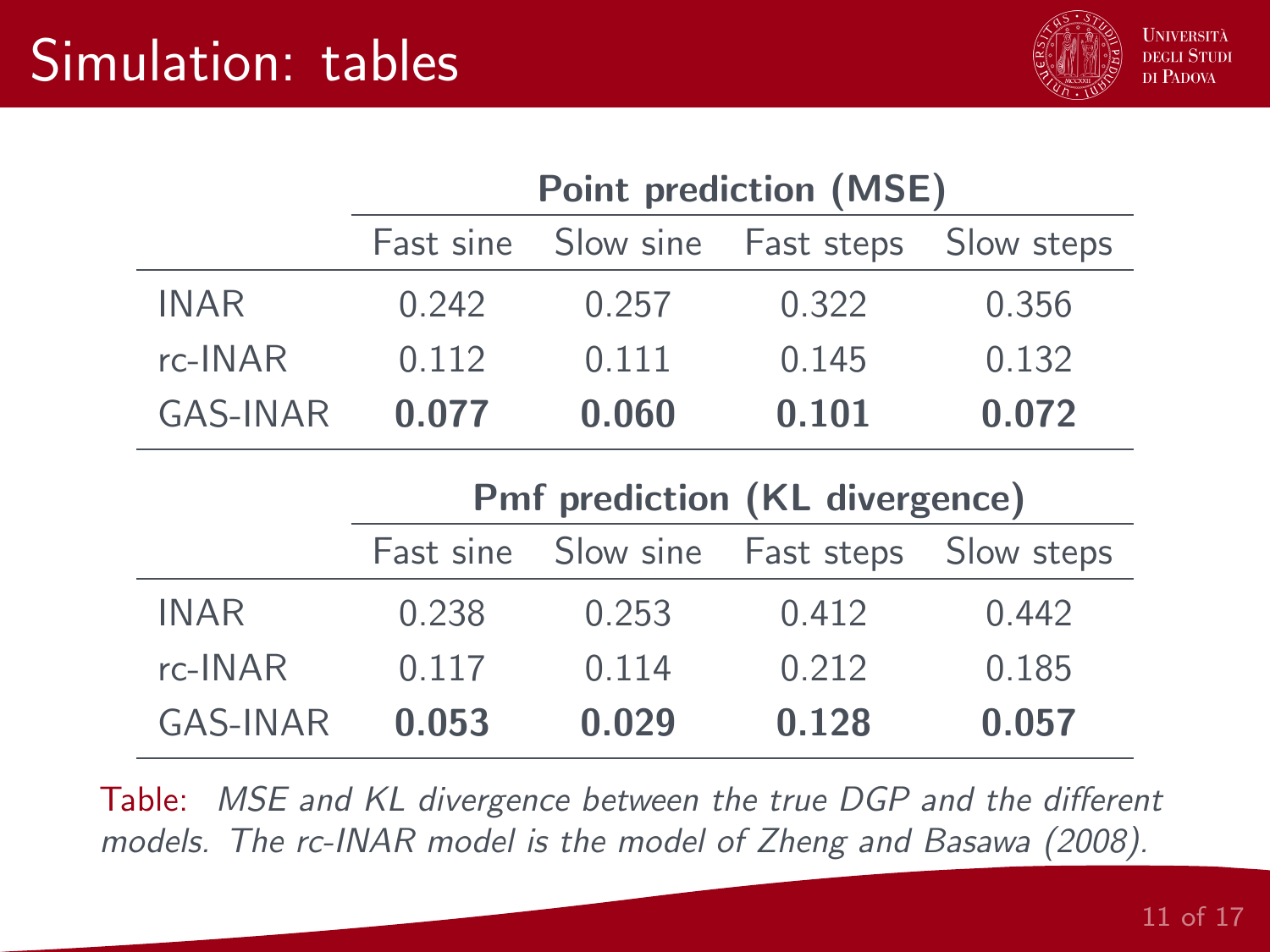#### Crime time series





Figure: Monthly number of criminal reports in Blacktown, Australia, with empirical autocorrelation functions.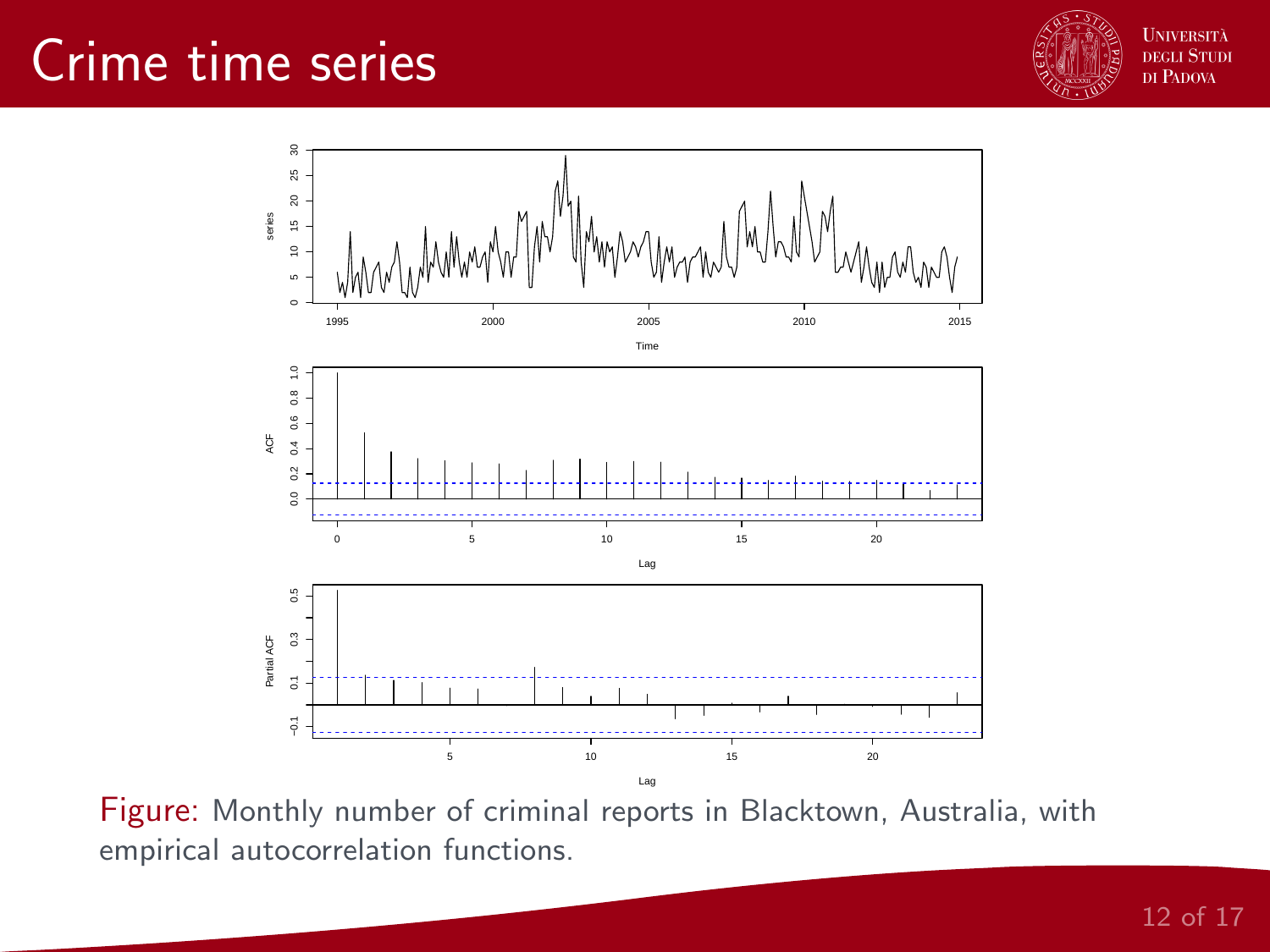

|                   | $\omega$            | B                | $\tau$           | $\mu$            | $\sigma^2$        | log-lik   | pvalue         | AIC     |
|-------------------|---------------------|------------------|------------------|------------------|-------------------|-----------|----------------|---------|
| <b>GAS-NBINAR</b> | $-0.907$<br>(0.338) | 0.965<br>(0.027) | 0.135<br>(0.055) | 6.083<br>(0.481) | 14.155<br>(1.853) | $-662.91$ | 0.002          | 1335.82 |
| <b>NBINAR</b>     | $-0.401$<br>(0.176) |                  | $\overline{a}$   | 5.586<br>(0.456) | 15.265<br>(2.125) | $-669.03$ |                | 1344.07 |
| <b>GAS-PoINAR</b> | $-1.258$<br>(0.294) | 0.967<br>(0.019) | 0.141<br>(0.033) | 6.539<br>(0.313) | $\overline{a}$    | $-695.04$ | 0.000          | 1398.24 |
| <b>PoINAR</b>     | $-0.613$<br>(0.140) |                  | $\overline{a}$   | 6.046<br>(0.323) |                   | $-714.58$ | $\overline{a}$ | 1433.21 |

Table: ML estimate for different specifications.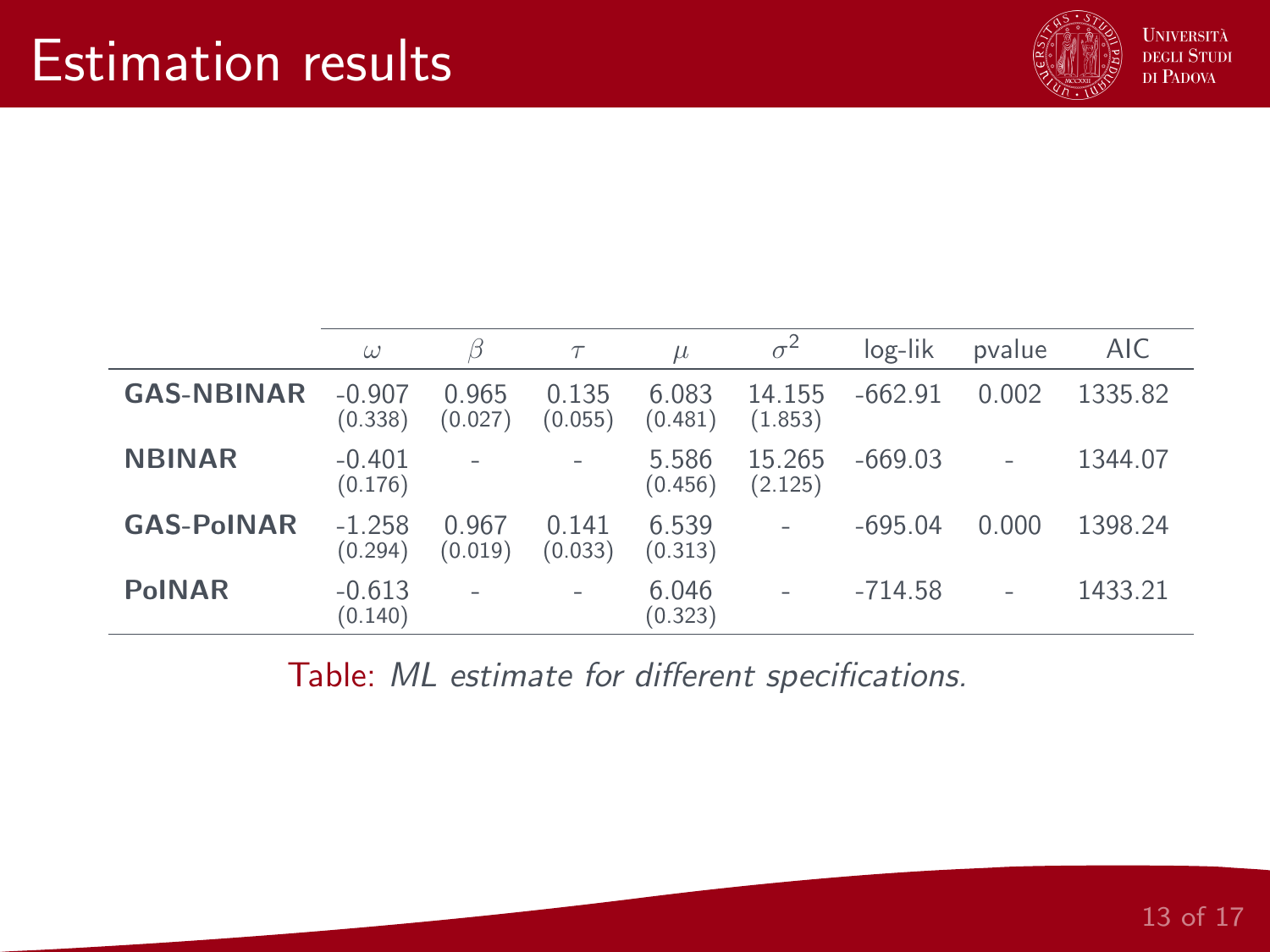# Filtered survival probability





Figure: Filtered survival probability from the GAS-NBINAR model with confidence bounds.

14 of 17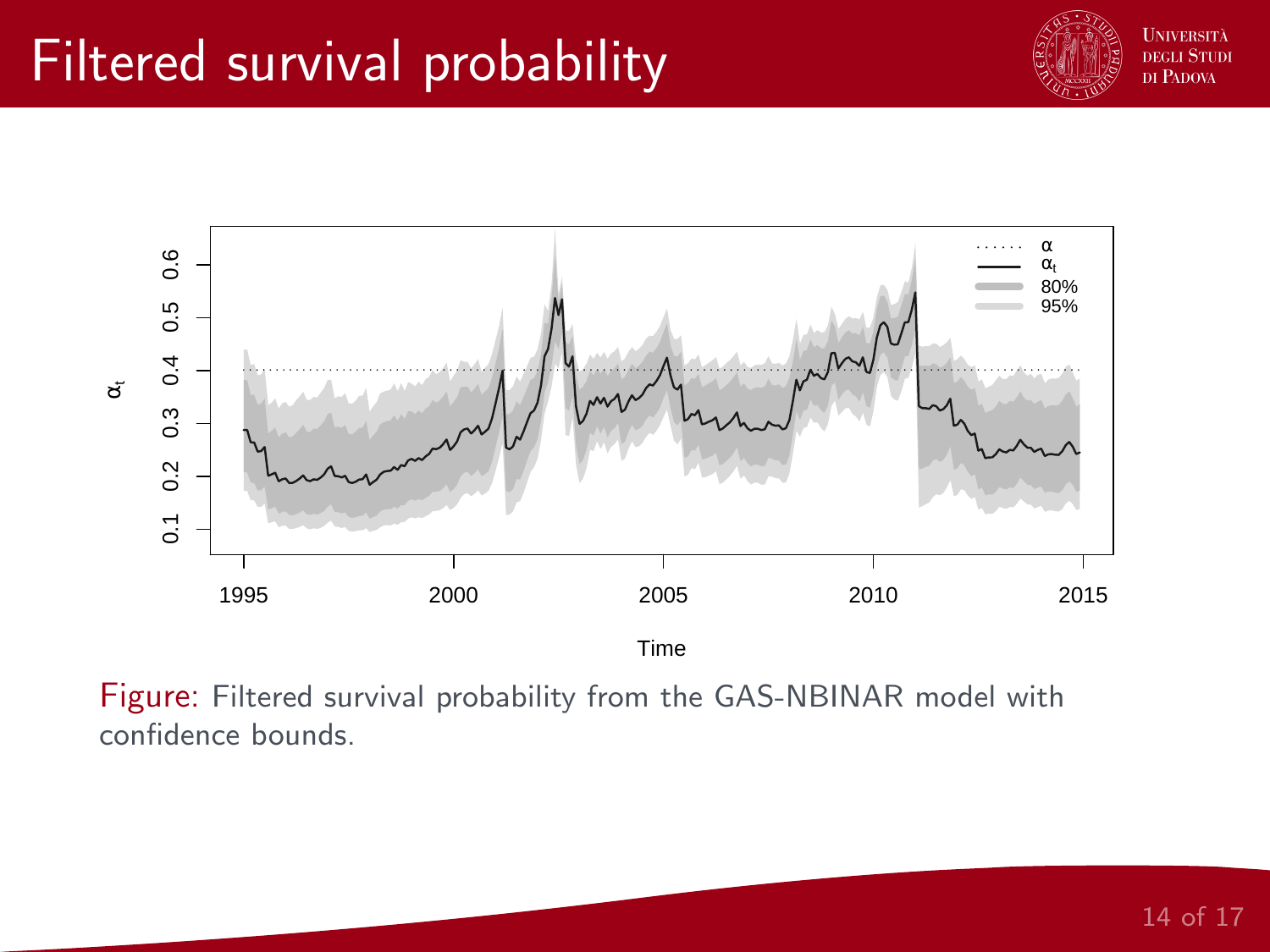# Out-of-sample results



|                   | Point forecasts (MSE)     |         |         |         |         |         |
|-------------------|---------------------------|---------|---------|---------|---------|---------|
|                   | $h=1$                     | $h = 2$ | $h=3$   | $h=4$   | $h=5$   | $h=6$   |
| <b>GAS-NBINAR</b> | 15.77                     | 20.15   | 20.56   | 21.51   | 21.36   | 21.23   |
| <b>NBINAR</b>     | 16.51                     | 21.47   | 22.61   | 23.70   | 23.85   | 23.72   |
| <b>GAS-PoINAR</b> | 16.33                     | 20.66   | 21.18   | 21.98   | 21.82   | 21.52   |
| PoINAR            | 17.00                     | 21.82   | 22.86   | 23.79   | 23.91   | 23.78   |
|                   | Pmf forecasts (log score) |         |         |         |         |         |
|                   |                           |         |         |         |         |         |
|                   | $h=1$                     | $h=2$   | $h=3$   | $h=4$   | $h=5$   | $h=6$   |
| <b>GAS-NBINAR</b> | $-2.73$                   | $-2.82$ | $-2.83$ | $-2.85$ | $-2.85$ | $-2.85$ |
| <b>NBINAR</b>     | $-2.75$                   | $-2.85$ | $-2.88$ | $-2.91$ | $-2.91$ | $-2.91$ |
| <b>GAS-PoINAR</b> | $-2.83$                   | $-2.96$ | $-2.98$ | $-3.00$ | $-3.00$ | $-2.98$ |

Table: Forecast MSE and log score criterion computed in the last 100 observations for different forecast horizons h.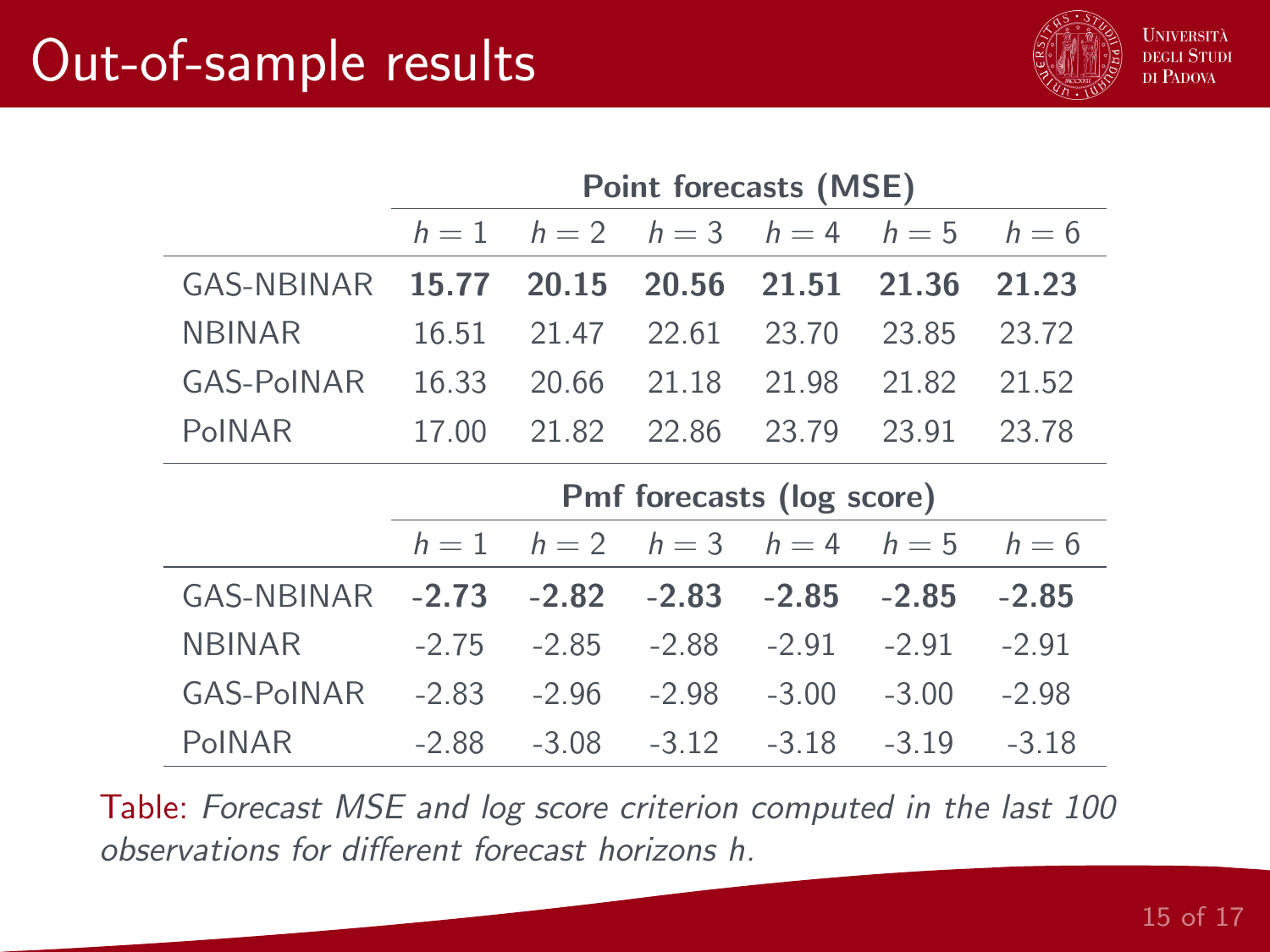

- We provide a dynamic specification for the INAR survival probability based on the score framework of Creal et al. (2013) and Harvey (2013).
- The model should not be interpreted as a DGP but as a filter. In this direction, we show the consistency of ML estimation.
- Simulation and empirical experiments illustrate the flexibility and usefulness of the proposed model.